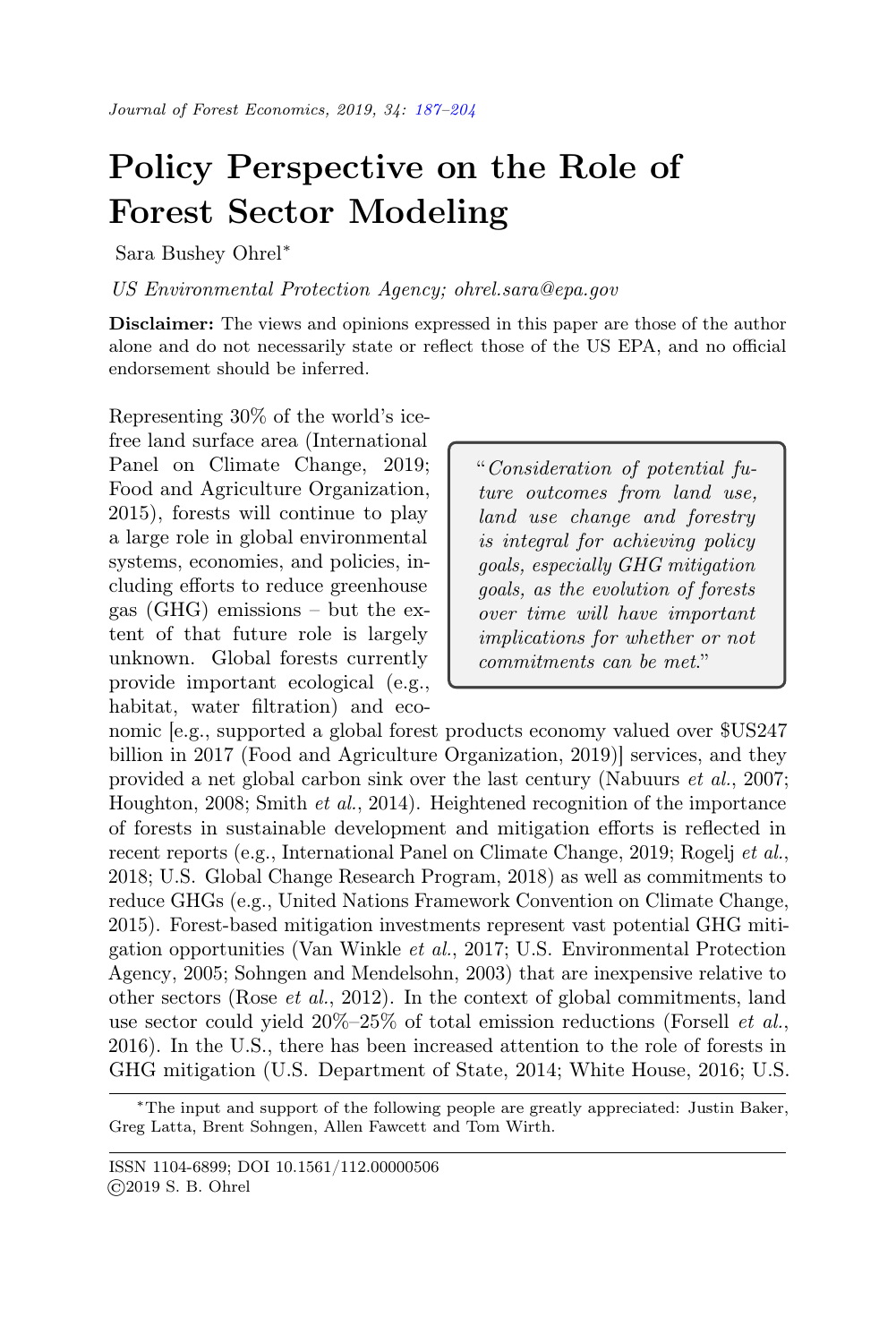Department of Agriculture, 2015) and economic development efforts, including advancement of the U.S. bioeconomy (Biomass Research and Development Board, 2016). Consideration of potential future outcomes from land use, land use change<sup>[1](#page-1-0)</sup> and forestry (LULUCF) is integral for achieving these policy goals, especially GHG mitigation goals, as the evolution of forests over time (in terms of size, health, how they are managed and their ability to sequester and store carbon) will have important implications for whether or not commitments can be met (Baker et al., 2017; Van Winkle et al., 2017; International Panel on Climate Change, 2019). It is therefore essential that decisionmakers and the research communities that support them – such as the forest sector modeling community – develop the best data and state-of-the-art tools for evaluating potential future forest sector outcomes to inform policy development. Contributions by the papers in this special issue advance our understanding of forest system dynamics and forest sector mitigation opportunities, and confirm that forest sector tools play an important role in supporting science-based decision making.

Making policy decisions today – including setting future sustainable development and mitigation goals – inevitably affects people, economies and the environment in the future. Therefore, decisionmakers require tools that (1) can assess potential policy outcomes (e.g., Daigneault, 2019; Baker et al., 2017; Fawcett et al., 2015; Havlík et al., 2014), (2) can aid selection of specific future estimates or targets (e.g., United Nations Framework Convention on Climate Change, 2015; U.S. Department of State, 2016), and (3) offer a means to measure progress toward those goals (e.g., United Nations Framework Convention on Climate Change, 2015). Producing historic estimates and future potential projections for any sector has its difficulties, but the forest sector faces unique challenges (Smith et al., 2014; International Panel on Climate Change, 2014a; Irland et al., 2001). Forest ecosystem measurements and related GHG flux quantification are particularly challenging as these ecosystems have significant spatial and temporal variability, species and other environmental heterogeneity and interconnectedness with other ecosystems (Brown, 2002; Pearson et al., 2007; Goetz et al., 2015; Olander and Haugen-Kozyra, 2011). Additionally, forest sector markets are very dynamic, due to (1) the inherent integrated nature of forest products manufacturing systems (see Figure [1,](#page-2-0) Latta *et al.*, 2018), (2) the interconnectedness and fluidity of global forest product markets (Latta et al., 2015; Forest2Market, 2019), (3) the heterogeneity of land owners and their behavior including responses to market signals via land management regime decisions (Håbesland et al., 2016; Sohngen and Mendelsohn, 2003), and (4) Policy

<span id="page-1-0"></span><sup>&</sup>lt;sup>1</sup>Land use change refers to a change in the use or management of land by humans, which may lead to a change in land cover. Land cover and land use change may have an impact on the surface albedo, evapotranspiration, sources and sinks of greenhouse gases, or other properties of the climate system and may thus give rise to radiative forcing and/or other impacts on climate, locally or globally (International Panel on Climate Change, 2014b).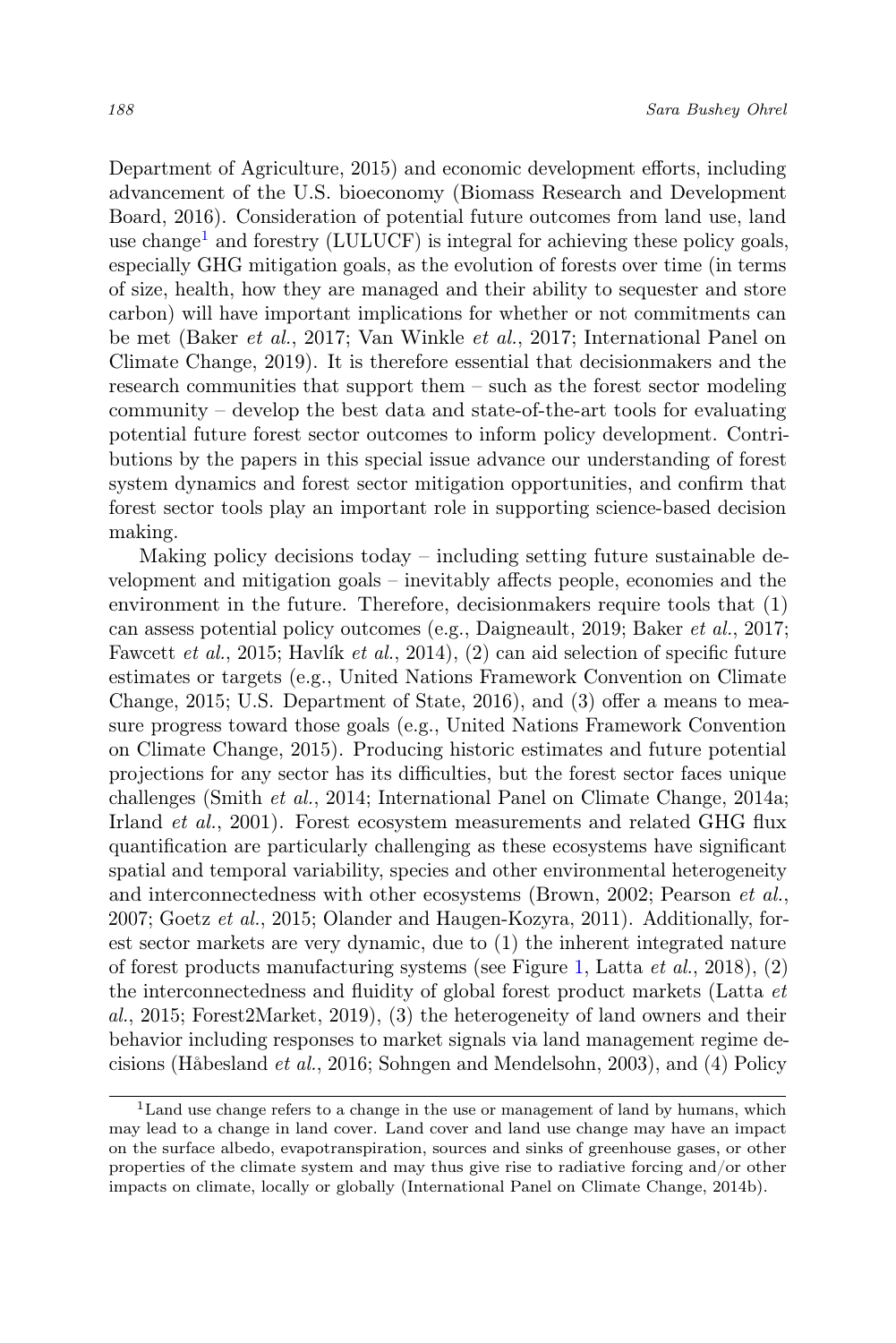<span id="page-2-0"></span>

Figure 1: Depiction of U.S. forest production flows within the underlying analysis presented in Latta et al., 2018 using the Land Use and Resource Allocation (LURA) model. Created by Greg Latta (University of Idaho).

interventions that can that affect land-based commodity markets and related land use decisions (e.g., bioenergy policies) (Guo *et al.*, 2019; Wise *et al.*, 2014).

In the context of GHG reduction efforts, setting future mitigation targets requires choosing whether to establish them relative to a historic year, a series of historic years, or some other metric, series of years and how to select those historic elements. Historic emissions flux data related to forest ecosystems is regularly collected via physical observations and/or remote sensing data, including data compiled for national inventories under the United Nations Framework Convention on Climate Change (2005), and can serve as input data for future projections tools, as benchmarks against which future goals can be set, and a means for measuring progress toward established goals (including tests for additionality) (Greenglass, 2015). However, in addition to any uncertainty of the inventory data itself (McGlynn et al., 2019), annuallyreported U.S. LULUCF emissions flux estimates must be updated back to  $1990<sup>2</sup>$  $1990<sup>2</sup>$  $1990<sup>2</sup>$  using new methods and technologies when available<sup>[3](#page-2-2)</sup> (United Nations

<span id="page-2-1"></span><sup>2</sup>Though the time series starts in 1990, this start date requires obtaining data from as far back as 1971 in order to understand the legacy effects of land use/land use conversion on GHG flux.

<span id="page-2-2"></span><sup>3</sup>Updating the entire time series is a necessary action when better/different historic data is available or a methodological change is made to ensure time series consistency, a fundamental principle in IPCC GHG Inventory guidance. The intent is that the inventory is improved annually by adopting incremental changes.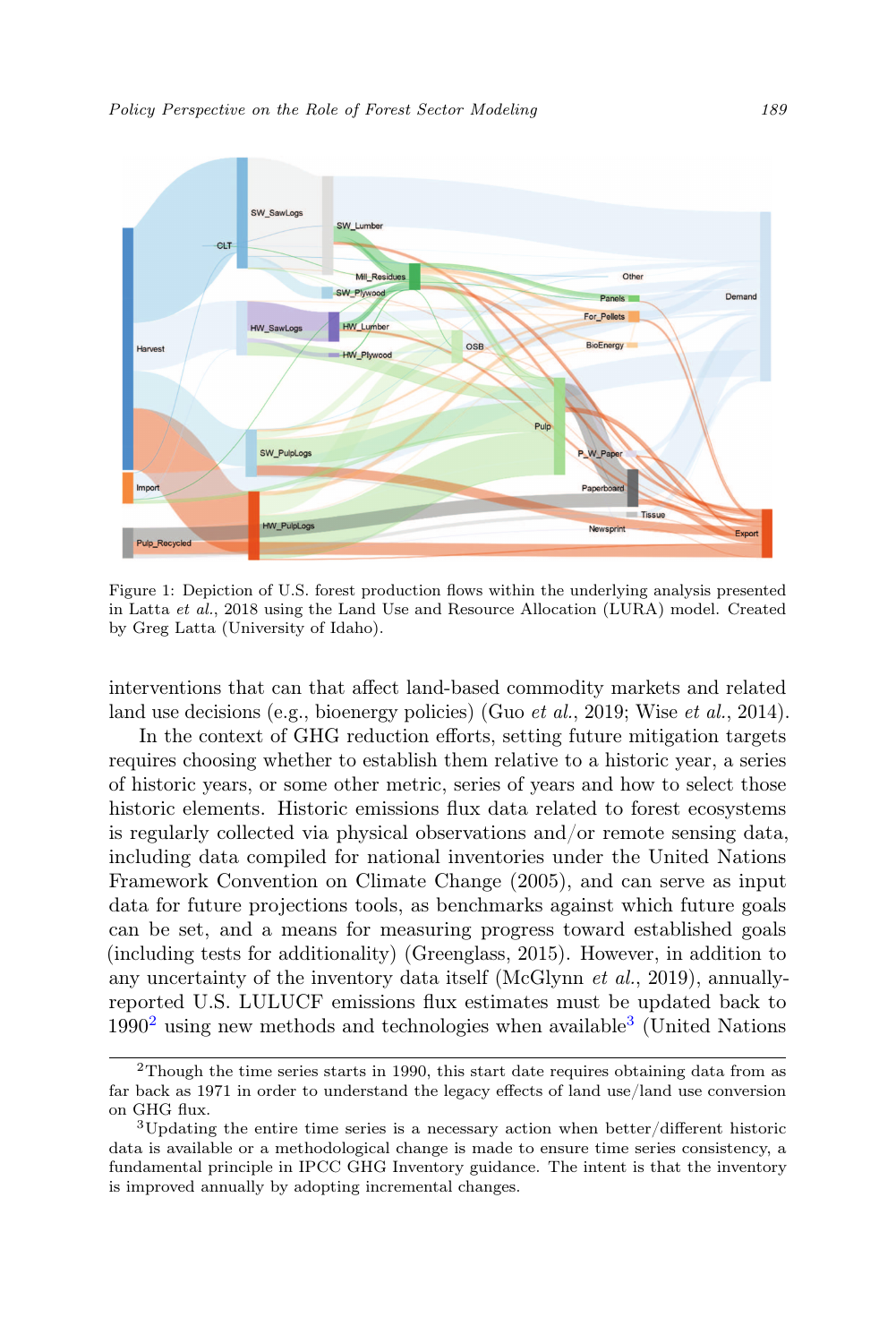<span id="page-3-0"></span>

Figure 2: Fluctuations in U.S. net forest sequestration estimates over the last 12 years, as reported in the 2007–2019 Inventory for Greenhouse Gas Emissions and Sinks with three reference bullets for the year 2005 (U.S. Environmental Protection Agency, 2009; U.S. Environmental Protection Agency, 2014b; U.S. Environmental Protection Agency, 2019). Includes the following pools: aboveground biomass, below ground biomass, dead wood, litter, and soil organic carbon, as well as additional pools for 2019 including soil mineral and drained organic soils. Created with Greg Latta (UI).

Framework Convention on Climate Change, 2005; International Panel on Climate Change, 2006), which causes variations in the historic data between annual publications (Latta *et al.*, 2008 and Figure [2\)](#page-3-0).<sup>[4](#page-3-1)</sup> These variations make it difficult to discern consistent forest carbon sink trends and increase the complexity of establishing emissions reduction targets relative to historic values and tracking progress toward or deviation from those targets. Furthermore, historic variability in emissions estimates creates challenges when establishing initial conditions in models that project emissions under alternative future scenarios (Johnston et al., 2019; Mendelsohn and Sohngen, 2019).

Another key LULUCF policy consideration is that past forest ecology and economic trends are not likely to continue in the future. Various studies indicate that U.S. forests are aging and carbon sequestration rates are still increasing but at a decreasing rate (Wear and Coulston, 2015; Nabuurs et al., 2013), with some suggesting they will potentially become a net source of

<span id="page-3-1"></span><sup>4</sup>According to the IPCC guidelines for national GHG inventories (2006), "using different methods and data in a time series could introduce bias because the estimated emission trend will reflect not only real changes in emissions or removals but also the pattern of methodological refinements."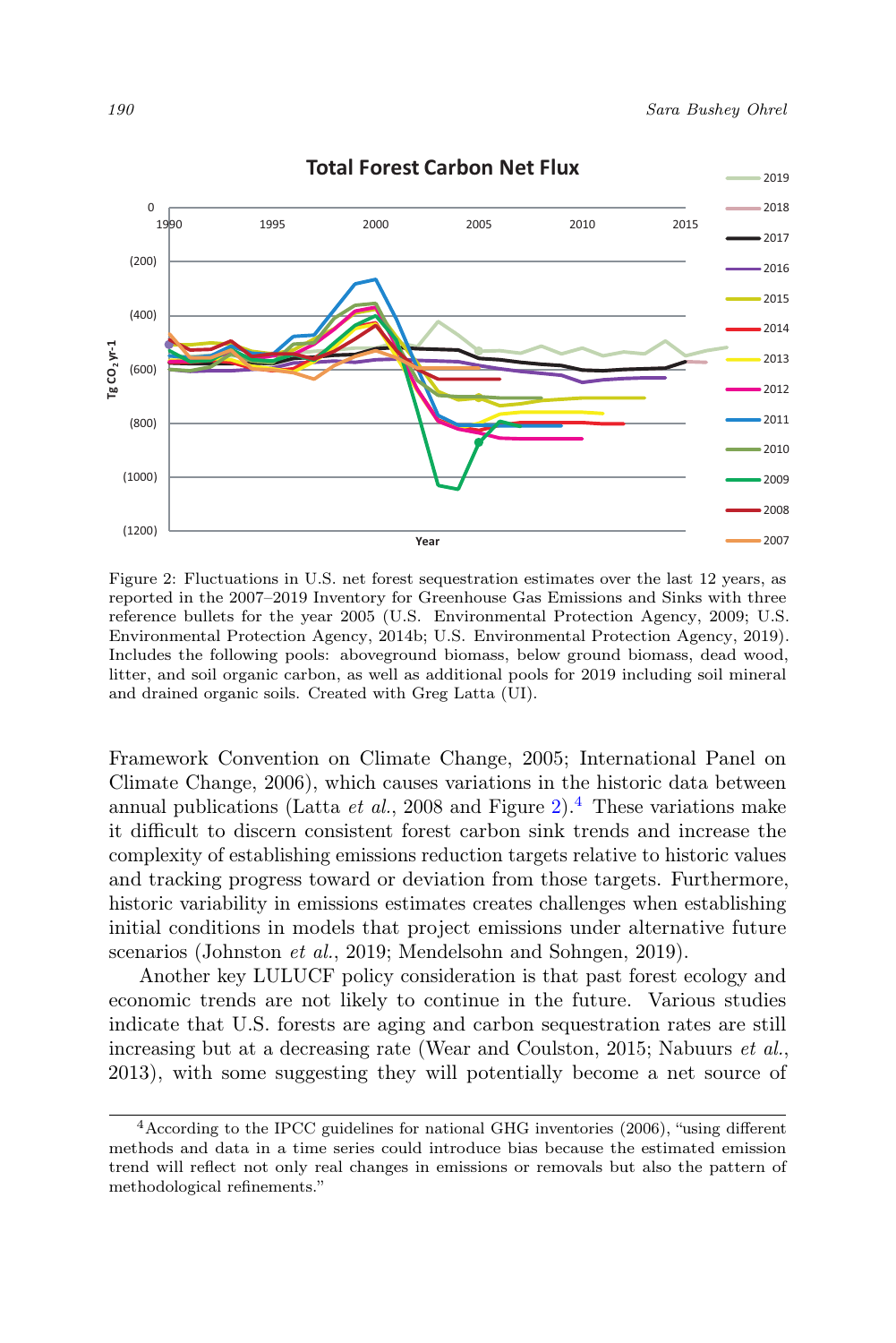emissions in the next 10–40 years (U.S. Department of Agriculture - Forest Service, 2012), while others estimate continued or increasing net sequestration (Tian et al., 2018). Forest resources increasingly face pressure due to land use competition for provision of food, fiber, fuel, feed/fodder, and other social and cultural uses as well as biophysical changes related to variations in climatic conditions (U.S. Global Change Research Program, 2018; International Panel on Climate Change, 2019). These pressures plus declining traditional forestbased markets (e.g., newspaper) and emerging markets and technologies (e.g., cross laminated timber) will inevitably cause future forest product market demands and related land use patterns, management activities and GHG emissions to deviate from the past (Daigneault *et al.*, 2019; White House, 2016; Håbesland et al., 2016; Forest2Market, 2019; Gambino et al., Forthcoming). Therefore, as historic trends of forest resources, market interactions and GHG profiles do not necessarily reflect future trends, projections tools should allow for identification of potential opportunities and obstacles per different future conditions and policy designs.

Given the important considerations outlined above, it is imperative to note that future forest GHG projections outcomes depend largely on input data, model type and specifications, scope, spatial and sectoral coverage, assumptions and analytical objectives. A variety of different methods and tools for simulating future trajectories of forest resources and related GHG fluxes exist. Built for varying purposes, with different spatial and temporal scopes, capabilities, and different perspectives concerning future potential forest economic and environmental conditions, these tools sometimes produce divergent estimates of mitigation potential. For example, the 2014 CAR (U.S. Department of State) presented estimates from two different U.S. government forest resource tools to establish a range of future potential forest sector GHG outcomes. Using a range in this context allowed for transparent acknowledgement of the complexity, uncertainties (in data, assumptions about the future, etc.) and differing modeling approaches associated with generating land use sector GHG estimates, while simultaneously giving a general idea of the sector's potential contribution to overall net economy-wide U.S. mitigation estimates.

Below is a high-level discussion of five basic approaches to estimating future potential forest-related GHG emissions (historic reference and extrapolations, ecological models, forest sector economic models, integrated assessment models, and meta-analysis).<sup>[5](#page-4-0)</sup> It is important to note that all efforts to simulate future outcomes inherently include some degree of uncertainty, as assumptions must be made about future conditions. The degree of uncertainty often depends on the quality of data inputs and assumptions used (e.g., Cai et al., 2018), as well as parametric and model structure-based uncertainties. Discourse on the

<span id="page-4-0"></span><sup>&</sup>lt;sup>5</sup>This general overview is not exhaustive as other approaches can be used to analyze this sector, and have their own strengths and weaknesses.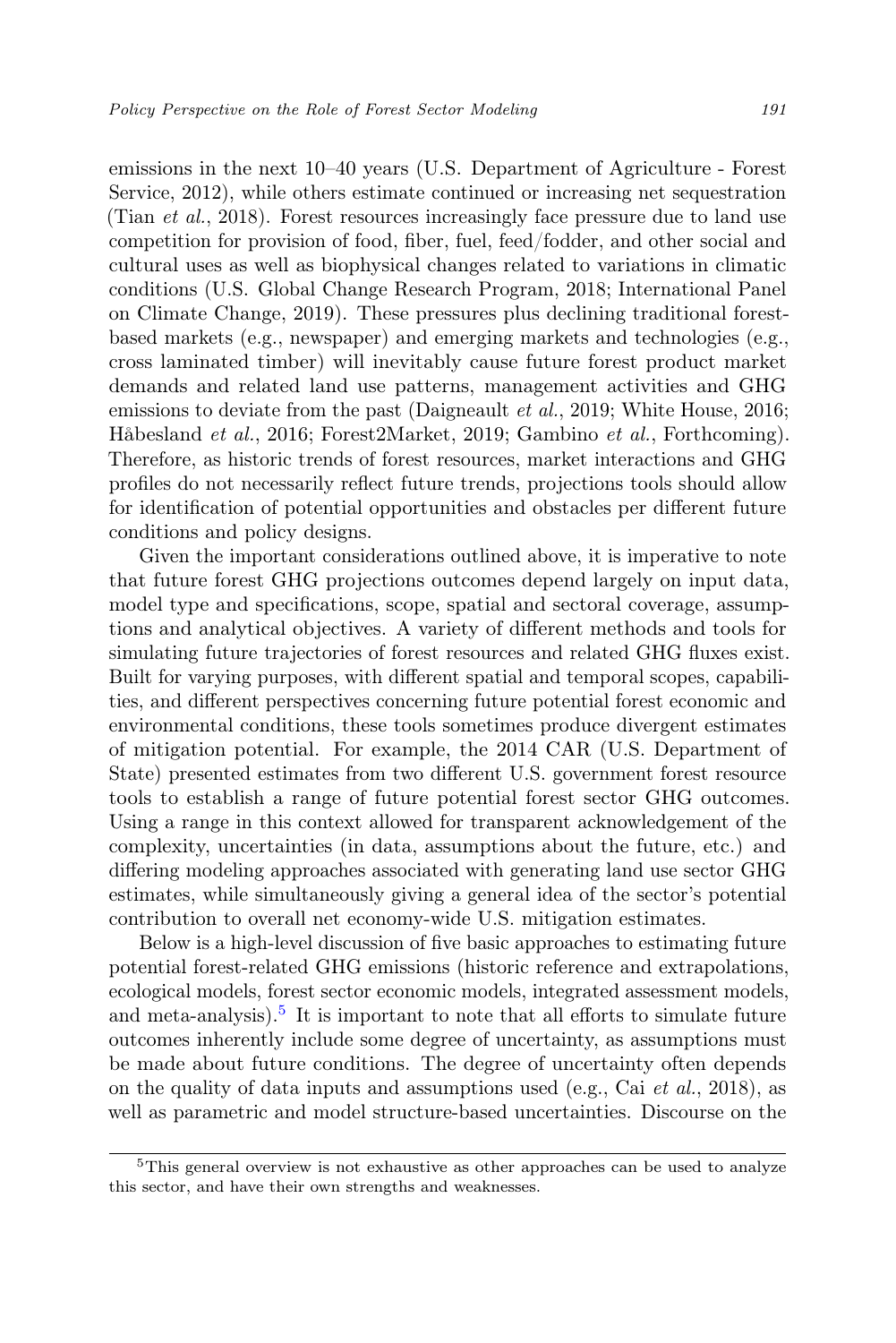

Figure 3: Range of projected emissions for a business as usual baseline (blue) and post-2012 additional measures (green), with variability in LULUCF outcomes represented as a range in the 2014 CAR (U.S. Department of State).

technical differences between modeling approaches– like different perspectives on foresight (e.g., recursive dynamic models with myopic expectations vs. inter temporal optimization models with perfect foresight)– and related uncertainties, strengths and weaknesses can be found in the papers in this special issue and other discussions (e.g., Wade et al., 2019; Lauri et al., 2019; Johnston et al., 2019; Sjølie et al., 2015).

• Historic data are useful for tracking observed forest resource changes generally, including GHG fluxes, over time (U.S. Environmental Protection Agency, 2019). Some policymakers would like to use this data at large spatial scales to infer conclusions about how specific drivers, influence large-scale carbon stocks. While the influence of different drivers on observed carbon stock outcomes can be estimated, data users must carefully specify models to ensure that they have identified any causative relationships they estimate. For example, observing that increases in global woody biomass use for energy occur in conjunction with global forest carbon stock increases does not necessarily mean that increased biomass use is causing global carbon stock increases. Other factors (e.g., policy incentives, natural disturbances, changing demand of other forest products) also influence forest carbon stock levels. Also, as mentioned above, historic estimates inherently have some uncertainty. Lastly, extrapolating historic trends into the future may be useful in some contexts (e.g., if evaluating potential future LULUCF outcomes given ceteris paribus historic biophysical and market trends,) but forgoes consideration of potential outcomes given any variation in underlying future conditions versus history, thus restricting the ability to assess a full range of policy designs and their implications.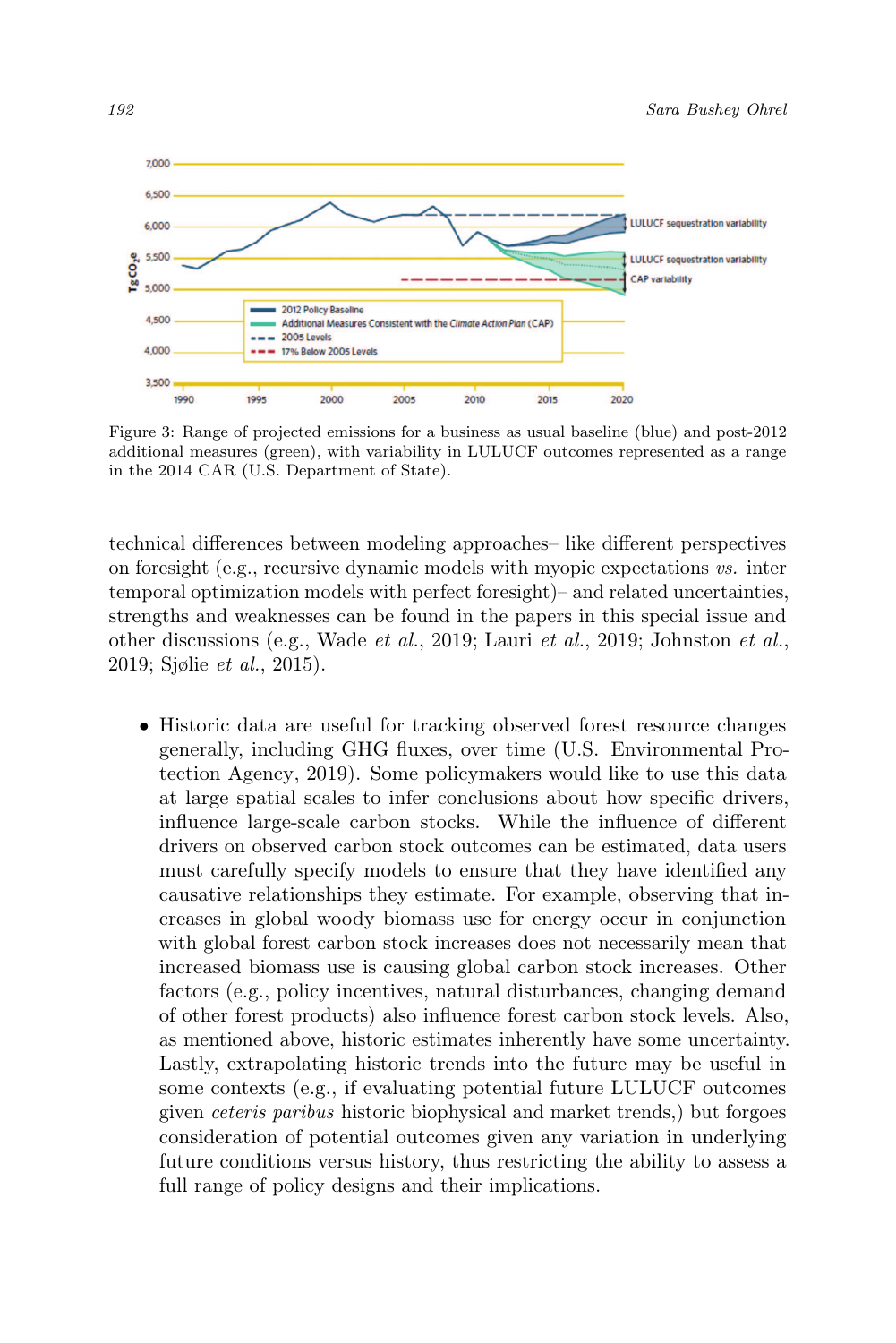- Using ecological modeling like biogeochemical simulators, vegetation or process models – to consider future biophysical potential (BP) of forest outcomes (see Figure [4](#page-8-0) below) is useful when an analysis focuses on physiological parameters such as maximum yields, forest ecosystem dynamics, and climate change impacts on forests (Kim et al., 2017). However, this approach typically does not factor in economics via forest management regime responses to changing policies or market signals (e.g., demand shifts), or assess important land use change implications like leakage (Murray et al., 2004; U.S. Environmental Protection Agency,  $2014a$ .<sup>[6](#page-6-0)</sup> Omitting economics may produce outcomes that under or overestimate carbon implications, giving policymakers a false sense of direction.
- Forest sector economic models use ecological and economic forest resource data, including historic forest carbon stock estimates, to simulate potential future scenarios of market potential or different degrees of competitive market potential, depending on the modeling framework and scope (Figure [4,](#page-8-0) MP,  $\text{CMP}_1$  or  $\text{CMP}_2$ ). These models accomplish this by using different environmental, socioeconomic and/or policy variables, often with significant sectoral detail (e.g., U.S. Environmental Protection Agency, 2005). The ability of these tools to isolate effects per variation of different parameters offers clarity regarding to key features of interest in the forest sector (e.g., specific analysis of different forest species and/or management regimes that can retain focus on forests that remain forests) and allows for better characterization of different economic and ecological drivers of forest GHG fluxes (Sohngen and Mendelsohn, 2007; Baker et al., 2017). However, these models rely on assumptions about future environmental as well as macroeconomic and specific forest market conditions which adds uncertainty. Model structures can also affect results which adds another level of uncertainty (e.g., Wade et al., 2019; Sjølie et al., 2015).
- Integrated assessment models (IAMs) are models that "integrate knowledge from two or more domains into a single framework" (Nordhaus, 2013), which in the climate analysis context often manifests as frameworks that integrate economy-wide natural and economic systems globally to assess potential policy outcomes and tradeoffs, allowing insights not possible in single sector models (e.g. Calvin et al., 2019; Weyant, 2017; Metcalf and Stock, 2015; Rose, 2014). While these economy-wide com-petitive market tools (Figure [4,](#page-8-0)  $\text{CMP}_2$ ) have the unique ability to reflect

<span id="page-6-0"></span><sup>6</sup>Leakage can be defined as "the indirect impact that a targeted LULUCF activity in a certain place at a certain time has on carbon storage at another place or time" (Intergovernmental Panel on Climate Change, 2000).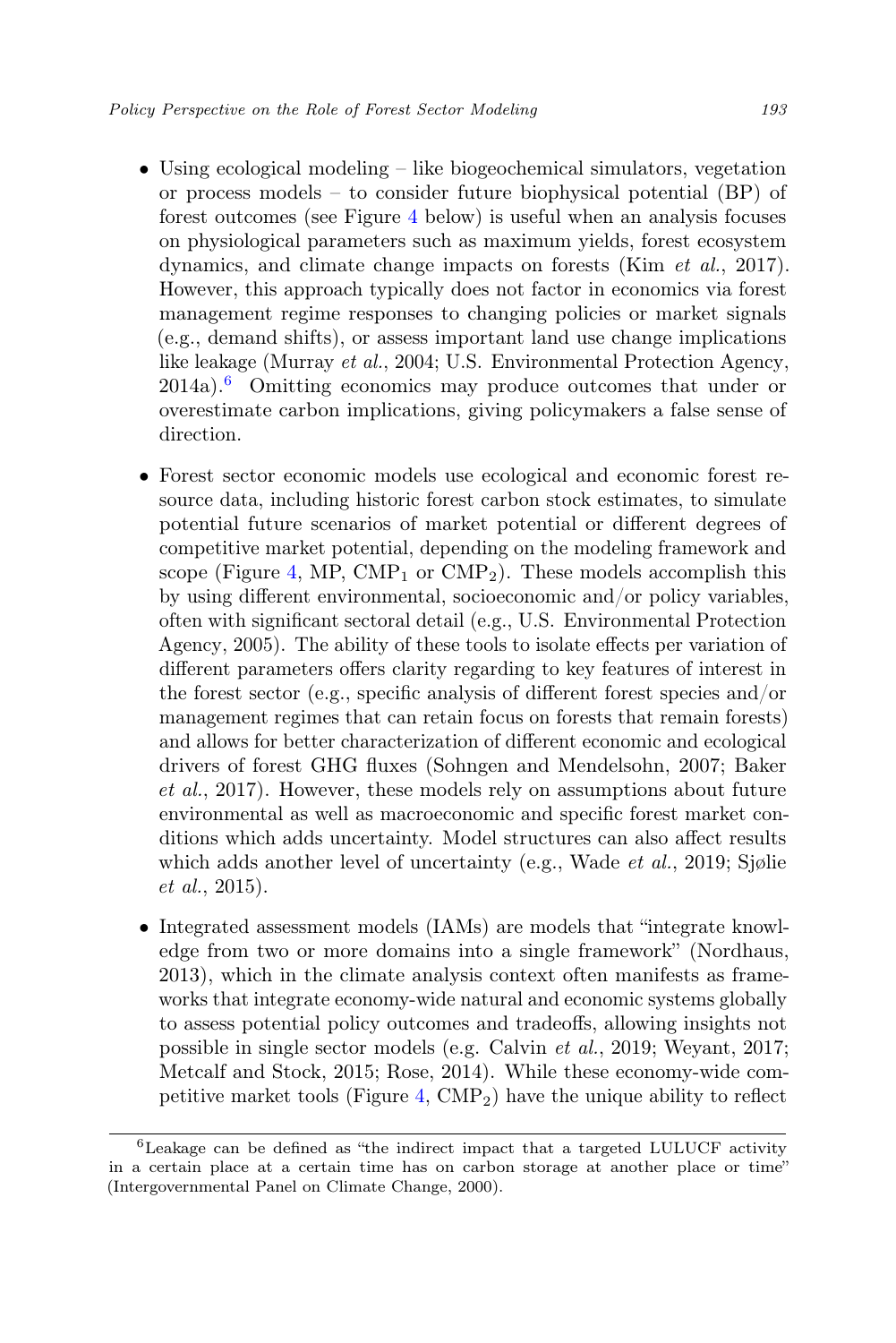potential GHG outcomes across various sectors, including the land use sector, they often have highly aggregated sector representation which does not offer detailed evaluation of specific forest ecosystem and market interactions and related GHG outcomes.

• Some research efforts provide future potential LU sector mitigation quantity and cost estimates using meta-analysis. This approach uses results from a variety of studies – with different methods, objectives and assumptions – to identify similar and disparate potential mitigation estimates (e.g., Van Winkle et al., 2017; Van Kooten and Sohngen, 2007). However, as discussed by Schneider and McCarl (2006), it is crucial that such assessments also identify the uncertainties, limitations and assumptions of underlying studies, and do not add together or directly compare results from different studies that use different estimation methods (e.g., like those listed above). For example, some studies (e.g., Griscom et al., 2017) may directly compare, derive new estimates using and/or add together results from a variety of studies (e.g., biophysical and technical potential analyses and competitive market potential estimates) to estimate maximum mitigation potential. Applied in this manner, this approach may overestimate mitigation potential at a given price because it does not incorporate important resource competition, tradeoffs, and market interactions that would arise as different mitigation practices across sectors are implemented simultaneously, thus reducing mitigation potential.

Each approach described briefly above offers different perspectives on forest resources as well as different strengths and weaknesses, and they each can be useful in different research applications. However, with the understanding that nothing is constant in the forest sector  $-e.g.,$ in related ecosystems, markets, and management technologies – decisionmakers ultimately need to understand as much as possible about the potential future conditions faced by forested lands and those that manage

"With the understanding that nothing is constant in the forest sector – in related ecosystems, markets, management technologies – decisionmakers ultimately need to understand as much as possible about the potential future conditions faced by forested lands and those that manage them."

them. To the extent possible, forming future policies by evaluating policy designs from only one discipline and only looking to the past as a future guide should be avoided. Specifically, anthropogenic influence on forestry GHG emissions fluxes (via market signals and management responses) is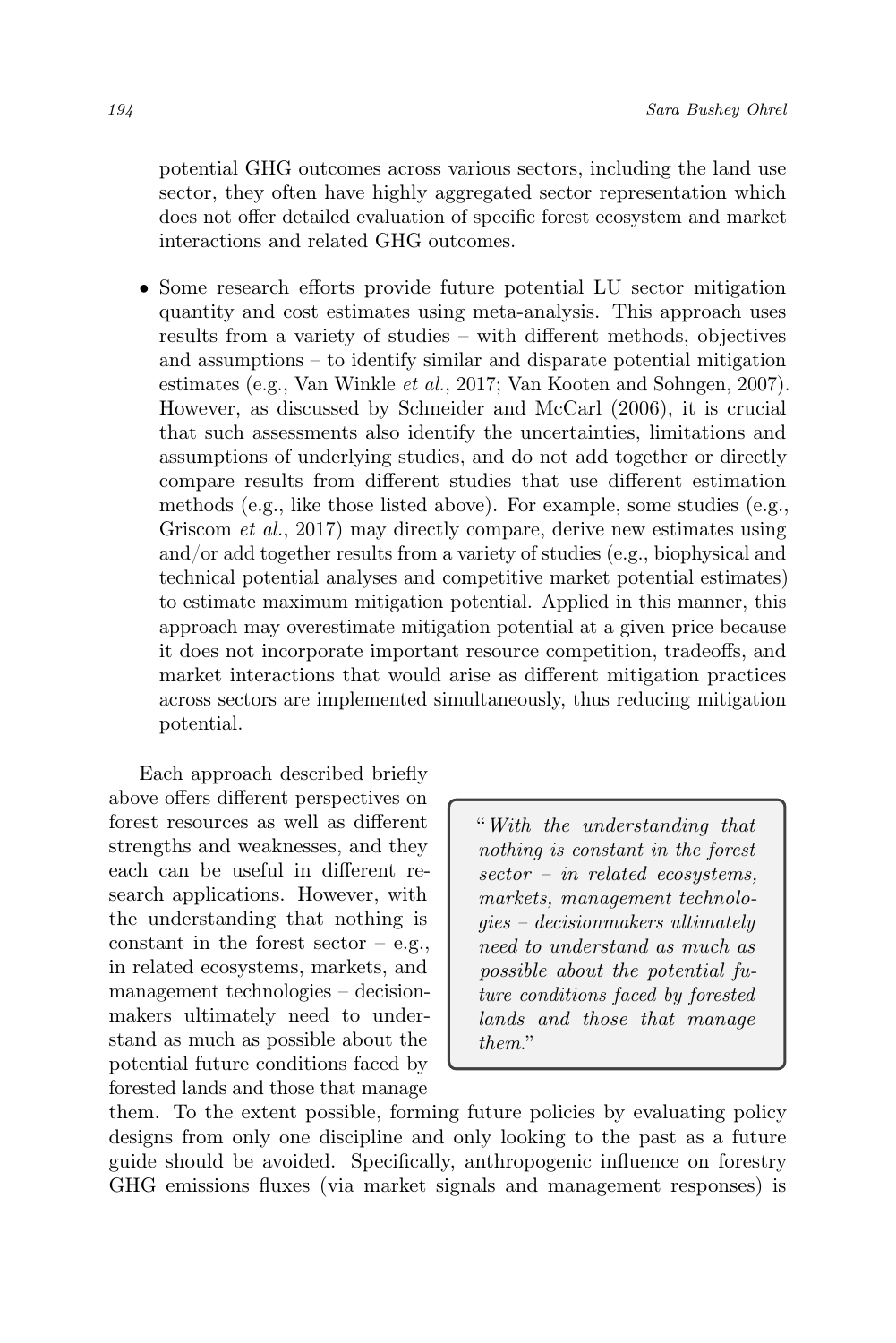<span id="page-8-0"></span>

Figure 4: Different approaches to evaluating mitigation potential incorporate different input variables and assumptions, and different capabilities for evaluating competition for limited resources and other tradeoffs. These curves are a general representation of the relative differences between mitigation potential estimation approaches. Biophysical potential (BP) estimates the maximum mitigation potential the land offers without consideration of costs, competing land uses, etc, representing an upper bound. Techno-economic potential (TP) is basically a marginal abatement cost (MAC) curve analysis for a portfolio of mitigation options and includes costs, yield potential, and GHG emissions changes for each option in geographic areas where that technology could theoretically be applied, thus reflecting rising costs of individual activities, often using a bottom-up cost approach (e.g., Brandt et al., 2018; U.S. Environmental Protection Agency, 2013). The market potential (MP) MAC curve reflects specific-sector market interactions, differing from TP as it explicitly accounts for additional elements like market opportunity costs and resource constraints. Competitive market potential  $(CMP_1)$  builds upon the MP curve by including competition for the same land resource base by multiple land use sectors  $-$  e.g., adding agriculture to forest sector mitigation demand – and in CMP2, further adding in bioenergy expansion. Developed in collaboration with Justin Baker (RTI International) and Greg Latta (University of Idaho) (Latta et al., 2019).

undisputable and should not be excluded when considering policy solutions. Forest sector economic modeling tools can integrate detailed forest ecosystem and disaggregated forest sector land management responses (including those on forest land remaining forest land) to market drivers under varied future conditions. As abstractions of reality, such tools can offer useful insights to policy makers designing and implementing polices that affect forestry and land use about the potential directionality and magnitude of policy outcomes given certain conditions, assumptions and constraints, while acknowledging related uncertainties.

This integrated economic and ecologic forest sector modeling concept is certainly not new (Adams et al., 1996; Binkley et al., 1987; Mills & Kincaid, 1992; Adams et al., 1996), but the evolution of new technologies in data collection and remote sensing as well as computing power has enabled new projections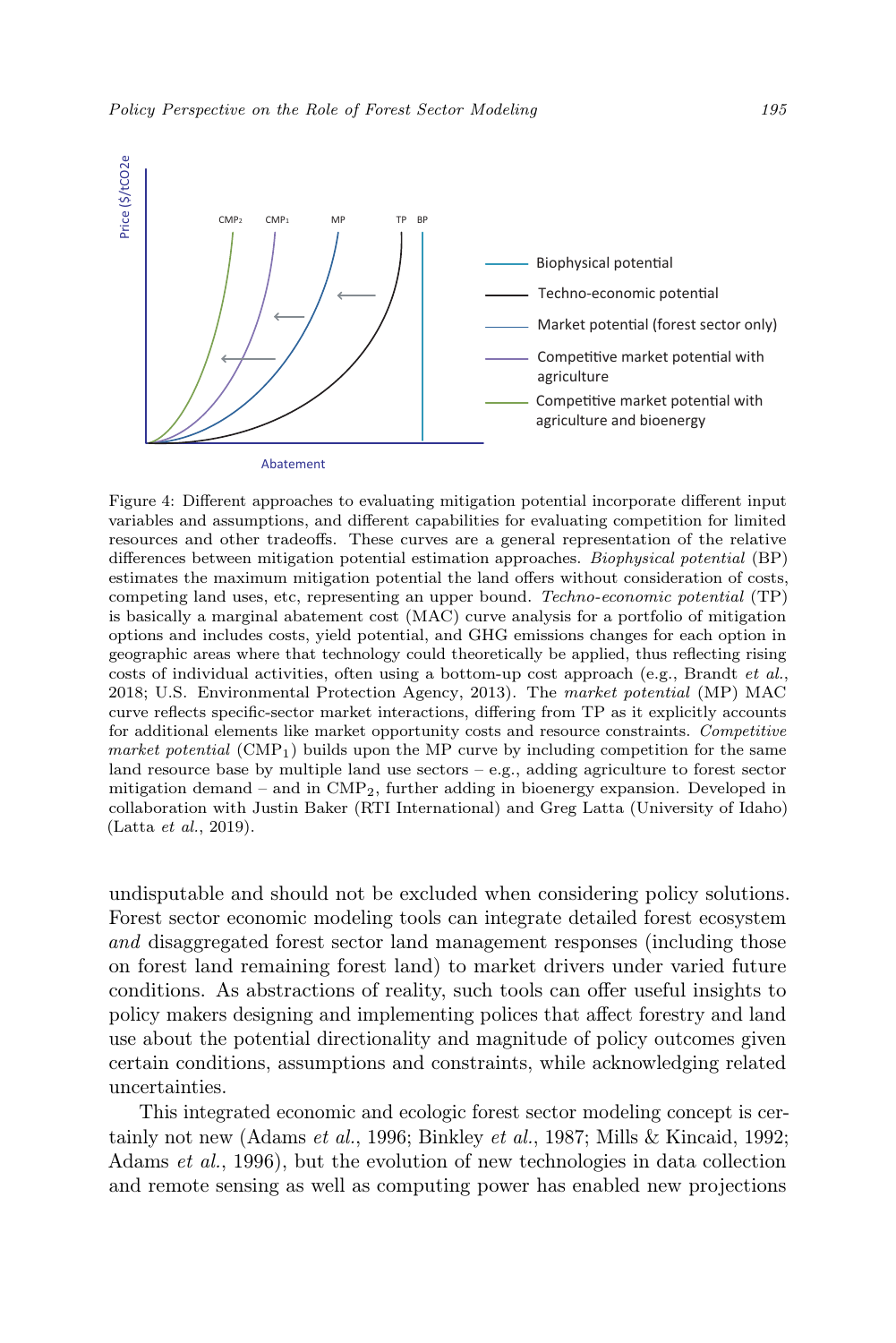capabilities over the last several decades. Nonetheless, uncertainties in model input data, parameters, functionality, and assumptions about future conditions persist and often lead to meaningful differences in U.S. as well as global forestry and carbon stock projections from different models (e.g., Alexander et al., 2016). It is therefore vital for the forest sector modeling community to continually strive to update models with the most recent information and validate models and outcomes, both by evaluating models and their outcomes independently and as part of larger model comparison efforts.

Evaluating projections provided by multiple models, or explicit multimodel assessment frameworks, can help inform policy or resource investment strategies and reduce the implicit bias inherent in single-model projections. The Agricultural Model Inter-Comparison project (e.g., Rosenzweig et al., 2014), Energy Modeling Forum (e.g., Weyant, 2017) and Integrated Assessment Modeling community contributing Shared Socioeconomic Pathway scenarios  $(e.g., Riahi et al., 2017)$  are all examples of how harmonized scenario analysis across different models with varying structural attributes can provide additional information on possible future pathways in various sectors of the economy. Highlighting findings that are robust across different models adds to the confidence in estimated outcomes (e.g., Schmitz et al., 2006). Multimodel efforts also offer vital platforms for discussions on why model results differ and to identify and better understand the drivers of those differences to minimize them to the extent possible. Such efforts include comparing forest-related results between not only forest sector models, but also between forest sector models and other modeling approaches like IAMs, which allows for forest sector-specific model outcomes to be considered in a broader, economy-wide context.

This special issue is an important contribution to the literature as the papers therein reflect advancements in forest sector modeling tools that give decisionmakers informed acuity about what kinds of policy frameworks and incentives might be most effective in achieving policy goals. Also, it also allows for the opportunity model developers and decisionmakers alike to further understand and compare different modeling approaches and relevant outcomes, which advances the important role that forest resource tools play in science-based decision making. The extent to which the forest sector modeling community can continue to collaborate, improve data and projections modeling tools, and communicate important findings as well as information gaps with the public and policymakers, may help dictate the degree to which forests ultimately play in reducing global GHG emissions and achieving sustainable development goals.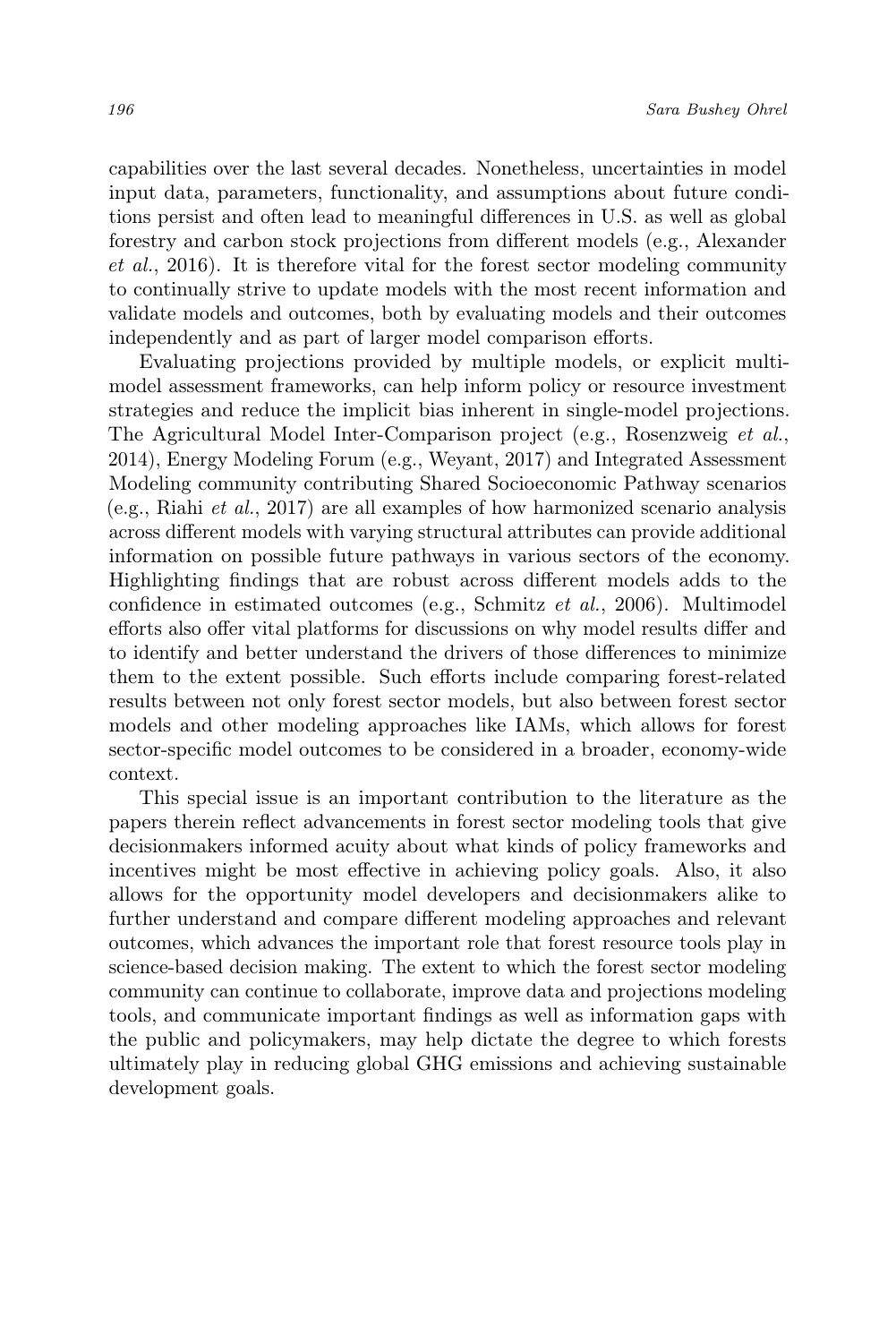## References

- Adams, D. M., R. J. Alig, J. M. Callaway, B. A. McCarl, and S. M. Winnett. 1996. "United States Department of Agriculture Forest Service Research Paper PNW-RP-495 1996". The Forest and Agricultural Sector Optimization Model (FASOM): Model Structure and Policy Applications. Pacific Northwest Research Station, Portland, OR.
- Alexander, P., R. Prestele, P. H. Verburg, A. Arneth, C. Baranzelli, F. Batista e Silva, C. Brown, A. Butler, K. Calvin, N. Dendoncker, J. C. Doelman, R. Dunford, K. Engström, D. Eitelberg, S. Fujimori, P. A. Harrison, T. Hasegawa, P. Havlik, S. Holzhauer, F. Humpenöder, C. Jacobs-Crisioni, A. K. Jain, T. Krisztin, P. Kyle, C. Lavalle, T. Lenton, J. Liu, P. Meiyappan, A. Popp, T. Powell, R. D. Sands, R. Schaldach, E. Stehfest, J. Steinbuks, A. Tabeau, H. van Meijl, M. A. Wise, and M. D. A. Rounsevell. 2016. "Assessing uncertainties in land cover projections". Global Change Biology.  $23(2017)$ : 767–781. doi:  $10.1111/\text{gcb}.13447$ .
- Baker, J., B. Sohngen, S. Ohrel, and A. Fawcett. 2017. Economic Analysis of Greenhouse Gas Mitigation Potential in the US Forest Sector. RTI Press Publication No. PB-0011-1708. Research Triangle Park, NC: RTI Press. url: [https://doi.org/10.3768/rtipress.2017.pb.0011.1708.](https://doi.org/10.3768/rtipress.2017.pb.0011.1708)
- Binkley, C. S., D. P. Dykstra, and M. J. Kallio. 1987. The Global Forest Sector: An Analytical Perspective. John Wiley & Sons.
- Biomass Research and Development Board. 2016. "Federal Activities Report on the Bioeconomy". URL: [https://www.biomassboard.gov/pdfs/farb\\_2\\_](https://www.biomassboard.gov/pdfs/farb_2_18_16.pdf) [18\\_16.pdf.](https://www.biomassboard.gov/pdfs/farb_2_18_16.pdf)
- Brandt, K. L., G. Johnway, W. Jinwu, J. Wooley Robert, and W. Michael. 2018. "Techno-Economic Analysis of Forest Residue Conversion to Sugar Using Three-Stage Milling as Pretreatment". Frontiers in Energy Research. doi: 10.3389/fenrg.2018.00077.
- Brown, S. 2002. "Measuring Carbon in Forests: current status and future challenges". Winrock International, 1621 N. Kent Street, Suite 1200, Arlington, VA 22209, USA Received 1 July 2001; accepted 24 July 2001.
- Cai, Y., C. M. Wade, J. S. Baker, J. P. H. Jones, G. S. Latta, S. B. Ohrel, S. A. Ragnauth, and J. R. Creason. 2018. Implications of Alternative Land Conversion Cost Specifications on Projected Afforestation Potential in the United States. Research Triangle Park, NC: RTI Press. URL: [https:](https://doi.org/10.3768/rtipress.2018.op.0057.1811) [//doi.org/10.3768/rtipress.2018.op.0057.1811.](https://doi.org/10.3768/rtipress.2018.op.0057.1811)
- Calvin, K., P. Patel, L. Clarke, G. Asrar, B. Bond-Lamberty, R. Y. Cui, A. Di Vittorio, K. Dorheim, J. Edmonds, C. Hartin, M. Hejazi, R. Horowitz, G. Iyer, P. Kyle, S. Kim, R. Link, H. McJeon, S. J. Smith, A. Snyder, S. Waldhoff, and M. Wise. 2019. "GCAM v5.1: representing the linkages between energy, water, land, climate, and economic systems". Geosci. Model Dev. 12: 677–698. URL: [https://doi.org/10.5194/gmd-12-677-2019.](https://doi.org/10.5194/gmd-12-677-2019)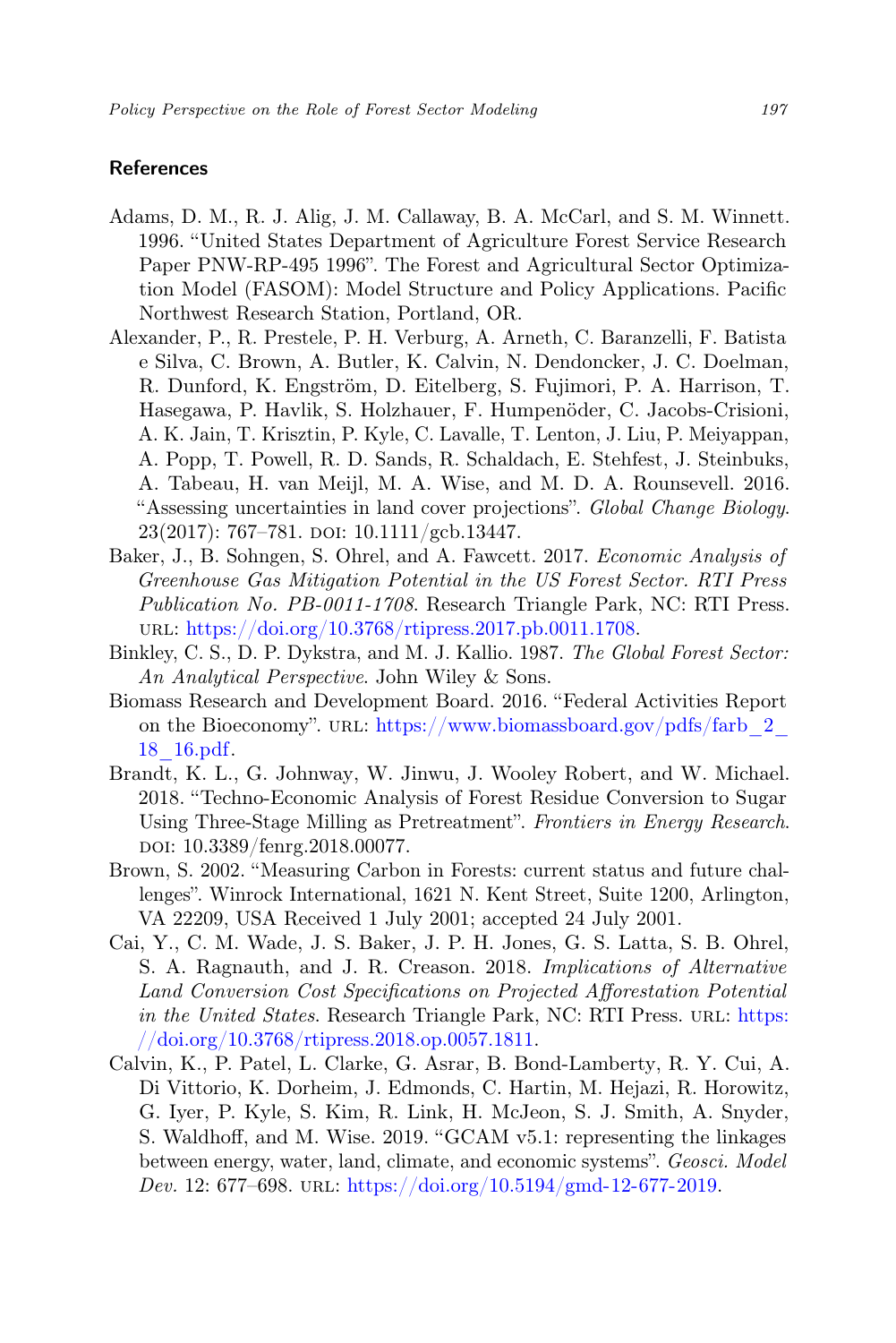- Daigneault, A., C. Johnston, A. Korosuo, J. S. Baker, N. Forsell, J. P. Prestemon, and R. C. Abt. 2019. "Developing Detailed Shared Socioeconomic Pathway (SSP) Narratives for the Global Forest Sector". Journal of Forest Economics. 34(1–2): 7–45.
- Daigneault, A. 2019. "A Shared Socio-economic Pathway Approach to Assessing the Future of the New Zealand Forest Sector". Journal of Forest Economics. 34(3–4): 233–262.
- Fawcett, A. A., G. C. Iyer, L. E. Clarke, J. A. Edmonds, N. E. Hultman, H. C. McJeon, J. Rogeli, R. Schuler, J. Alsalam, G. R. Asrar, J. Creason, M. Jeong, J. McFarland, A. Mundra, and W. Shi. 2015. "Can Paris pledges avert severe climate change?" Science. 04 DEC 2015: 1168–1169.
- Food and Agriculture Organization. 2015. Global Forest Resources Assessment 2015: How are the world's forests changing? Rome.
- Food and Agriculture Organization. 2019. "FAOSTAT-Forestry database: Global production and trade of forest products in 2017". URL: [www.fao.](www.fao.org//forestry/statistics/80938/en/) [org//forestry/statistics/80938/en/.](www.fao.org//forestry/statistics/80938/en/)
- Forest2Market. 2019. "Changes in the Residual Wood Fiber Market, 2004 to 2017".
- Gambino, C., G. Latta, and C. Galik. Forthcoming. "The importance of cascading wood use in evaluating the greenhouse gas implications of expanding markets for forest products and biomass feedstocks".
- Goetz, S. J., M. Hansen, R. A. Houghton, W. Walker, N. Laporte, and J. Busch. 2015. "Measurement and monitoring needs, capabilities and potential for addressing reduced emissions from deforestation and forest degradation under REDD+". Environmental Research Letters. 10(12).
- Greenglass, N. 2015. "The Quest for Climate Additionality: Searching for Emissions Reductions Under the UNFCCC's Clean Development Mechanism". Vermont Law Review.
- Griscom, B. W., J. Adams, P. W. Ellis, R. A. Houghton, G. Lomax, D. A. Miteva, W. H. Schlesinger, D. Shoch, J. V. Siikamäki, P. Smith, P. Woodbury, C. Zganjar, A. Blackman, J. Campari, R. T. Conant, C. Delgado, P. Elias, T. Gopalakrishna, M. R. Hamsik, M. Herrero, J. Kiesecker, E. Landis, L. Laestadius, S. M. Leavitt, S. Minnemeyer, S. Polasky, P. Potapov, F. E. Putz, J. Sanderman, M. Silvius, E. Wollenberg, and J. Fargione. 2017. "Natural climate solutions". Proceedings of the National Academy of Sciences. 114(44): 11645–11650. doi: 10.1073/pnas.1710465114.
- Guo, J., P. Gong, and R. Brännlund. 2019. "Impacts of increasing bioenergy production on timber harvest and carbon emissions". Journal of Forest Economics. 34(3–4): 311–335.
- Håbesland, D. E., M. A. Kilgore, D. R. Becker, S. A. Snyder, B. Solberg, H. K. Sjølie, and B. H. Lindstad. 2016. "Norwegian family forest owners' willingness to participate in carbon offset programs". Forest Policy and Economics. 70: 30–38.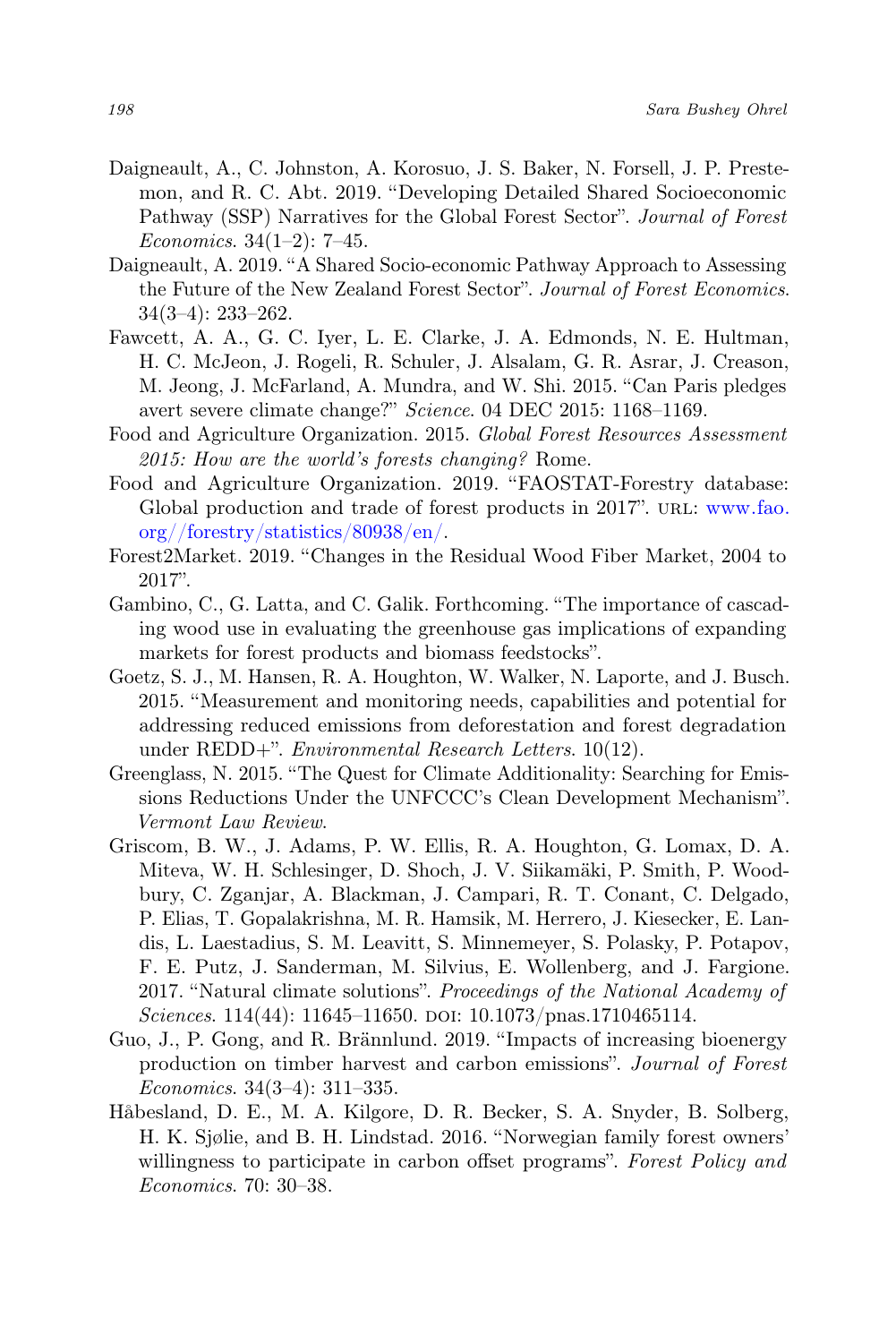- Havlík, P., H. Valin, M. Herrero, M. Obersteiner, E. Schmid, M. C. Rufino, and A. . . . Notenbaert. 2014. "Climate change mitigation through livestock system transitions". Proceedings of the National Academy of Sciences of the United States of America. 111(10): 3709–3714.
- Houghton, R. A. 2008. "Carbon flux to the atmosphere from land-use changes: 1850–2005". TRENDS: A Compendium of Data on Global Change, Carbon Dioxide Information Analysis Center, Oak Ridge National Laboratory, U.S. Department of Energy, Oak Ridge, Tenn. and U.S.A.
- Intergovernmental Panel on Climate Change. 2000. "Land Use, Land-Use Change, and Forestry - A Special Report of the Intergovernmental Panel on Climate Change (IPCC)". In: ed. by R. T. Watson, I. R. Noble, B. Bolin, N. H. Ravindranath, D. J. Verardo, and D. J. Dokken. Cambridge: Cambridge University Press.
- International Panel on Climate Change. 2006. "2006 IPCC Guidelines for National Greenhouse Gas Inventories".
- International Panel on Climate Change. 2014a. "Climate Change 2014: Synthesis Report". Contribution of Working Groups I, II and III to the Fifth Assessment Report of the Intergovernmental Panel on Climate Change [Core Writing Team, R. K. Pachauri and L. A. Meyer (eds.)]. IPCC, Geneva, Switzerland, 151 p.
- International Panel on Climate Change. 2014b. "Fifth Assessment Report working group glossaries: WGI, WGII and WGIII". URL: [https://www.ipcc](https://www.ipcc-data.org/guidelines/pages/glossary/glossary_lm.html)[data.org/guidelines/pages/glossary/glossary\\_lm.html.](https://www.ipcc-data.org/guidelines/pages/glossary/glossary_lm.html)
- International Panel on Climate Change. 2019. "Summary for Policymakers". In: Climate Change and Land: an IPCC special report on climate change, desertification, land degradation, sustainable land management, food security, and greenhouse gas fluxes in terrestrial ecosystems. Ed. by P. R. Shukla, J. Skea, E. Calvo, V. Masson-Delmotte, H.-O. Pörtner, D. C. Roberts, P. Zhai, R. Slade, R. van Diemen, E. Haughey, M. Pathak, and J. P. Pereira. url: [https://www.ipcc.ch/site/assets/uploads/2019/08/Edited-](https://www.ipcc.ch/site/assets/uploads/2019/08/Edited-SPM_Approved_Microsite_FINAL.pdf)[SPM\\_Approved\\_Microsite\\_FINAL.pdf.](https://www.ipcc.ch/site/assets/uploads/2019/08/Edited-SPM_Approved_Microsite_FINAL.pdf)
- Irland, L. C., D. Adams, R. Alig, C. J. Betz, C.-C. Chen, M. Hutchins, B. A. McCarl, K. Skog, and B. L. Sohngen. 2001. "Assessing Socioeconomic Impacts of Climate Change on US Forests, Wood-Product Markets, and Forest Recreation: The effects of climate change on forests will trigger market adaptations in forest management and in wood-products industries and may well have significant effects on forest-based outdoor recreation".  $BioScience. 51(9): 753–764. \text{ URL: [BioScience. 51\(9\): 753–764. \text{ URL: \[BioScience. 51\\(9\\): 753–764. \text{ URL: <a href="https://doi.org/10.1641/0006-3568\\(2001\\)</a>\]\(https://doi.org/10.1641/0006-3568\(2001\)</a></math><math display=\)](https://doi.org/10.1641/0006-3568(2001)</a></math><math display=)$ [051\[0753:ASIOCC\]2.0.CO;2.](https://doi.org/10.1641/0006-3568(2001)051[0753:ASIOCC]2.0.CO;2)
- Johnston, C., J. Buongiorno, P. Nepal, and J. Prestemon. 2019. "From Source to Sink: Past Changes and Model Projections of Carbon Sequestration in the Global Forest Sector". Journal of Forest Economics. 34(1–2): 47–72.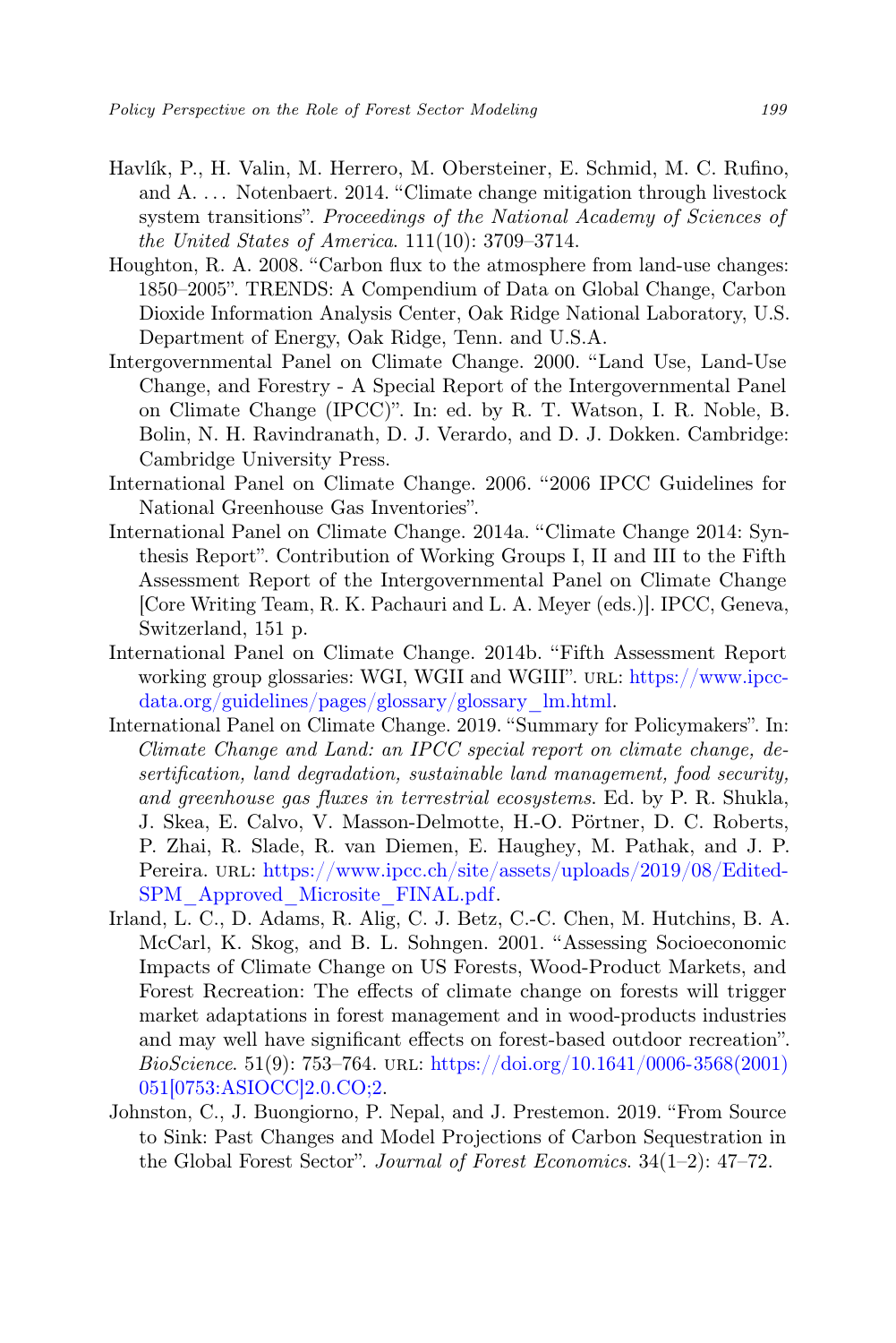- Jones, J. P. H., J. S. Baker, K. Austin, G. Latta, C. Wade, Y. Cai, L. Aramayo-Lipa, R. Beach, S. Ohrel, S. Ragnauth, J. Creason, and J. Cole. "Importance of Cross-Sector Interactions When Projecting Forest Carbon across Alternative Socioeconomic Futures". Journal of Forest Economics. 34(3–4): 205–231.
- Latta, G. S., J. S. Baker, and S. Ohrel. 2018. "A Land Use and Resource Allocation (LURA) modeling system for projecting localized forest  $CO<sub>2</sub>$ effects of alternative macroeconomic futures". Forest Policy and Economics. 87: 35–48.
- Latta, G. S., A. J. Plantinga, and M. R. Sloggy. 2015. "The effects of internet use on global demand for paper products". Journal of Forestry. 114(4): 433–440. url: [https://doi.org/10.5849/jof.15-096.](https://doi.org/10.5849/jof.15-096)
- Latta, G., B. Sohngen, J. Baker, S. Ohrel, and S. Ragnauth. 2019. "Economic and Policy Considerations on the Role of Natural Climate Solutions for Achieving Climate Stabilization Goals". Presentation at 2019 Association of Environmental and Resource Economists annual meeting. Lake Tahoe, NV. May 2019.
- Lauri, P., N. Forsell, M. Gusti, A. Korosuo, P. Havlík, and M. Obersteiner. 2019. "Global woody biomass harvest volumes and forest area use under different SSP-RCP scenarios". Journal of Forest Economics. 34(3–4): 285–309.
- McGlynn, E., K. Harper, S. Li, and M. Berger. 2019. "Reducing climate policy risk: Improving certainty and accuracy in the U.S. land use, land use change, and forestry greenhouse gas inventory". ClimateWorks Foundation.
- Mendelsohn, R. and B. Sohngen. 2019. "The Net Carbon Emissions from Historic Land Use and Land Use Change". Journal of Forest Economics. 34(3–4): 263–283.
- Metcalf, G. and J. Stock. 2015. "The Role of Integrated Assessment Models in Climate Policy: A User's Guide and Assessment". Discussion Paper 2015-68. Cambridge, Mass.: Harvard Project on Climate Agreements, March 2015.
- Murray, B. C., B. A. McCarl, and H. Lee. 2004. "Estimating leakage from forest carbon sequestration programs". Land Econ. 80(1): 109–124.
- Nabuurs, G. J., O. Masera, K. Andrasko, P. Benitez-Ponce, R. Boer, M. Dutschke, E. Elsiddig, J. Ford-Robertson, P. Frumhoff, T. Karjalainen, O. Krankina, W. A. Kurz, M. Matsumoto, W. Oyhantcabal, N. H. Ravindranath, M. J. Sanz Sanchez, and X. Zhang. 2007. "Forestry". In: Climate Change 2007: Mitigation. Contribution of Working Group III to the Fourth Assessment Report of the Intergovernmental Panel on Climate Change. Ed. by B. Metz, O. R. Davidson, P. R. Bosch, R. Dave, and A. M. La. Cambridge, United Kingdom and New York, NY, USA: Cambridge University Press.
- Nabuurs, G.-J., M. Lindner, P. J. Verkerk, K. Gunia, P. Deda, R. Michalak, and G. Grassi. 2013. "First signs of carbon sink saturation in European forest biomass". Nature Climate Change. 3: 792–796.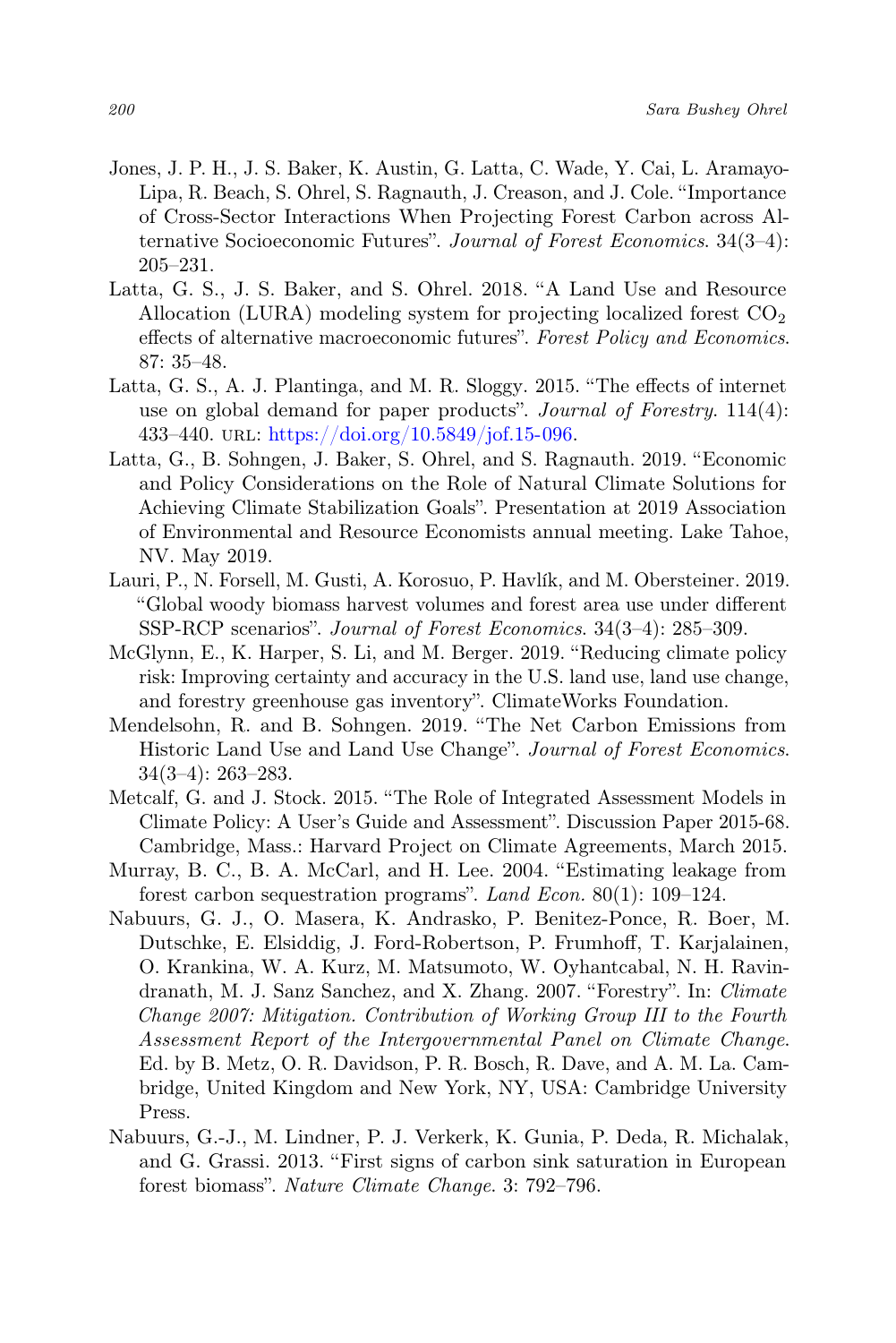- Nordhaus, W. 2013. "Integrated Economic and Climate Modeling". In: Handbook of Computable General Equilibrium Modeling. Ed. by P. B. Dixon and D. W. Jorgenson. Amsterdam: North Holland, Elsevier B. V. 1069–1131.
- Olander, L. P. and K. Haugen-Kozyra. 2011. "Nicholas Institute for Environmental Policy Solutions Report NI R 11-03. March 2011". Using Biogeochemical Process Models to Quantify Greenhouse Gas Mitigation from Agricultural Management Projects.
- Pearson, R., H. Timothy, S. L. Brown, and R. A. Birdsey. 2007. "Measurement Guidelines for the Sequestration of Forest Carbon United States Department of Agriculture Forest Service Northern Research Station General Technical Report NRS-18".
- Riahi, K., D. P. van Vuuren, E. Kriegler, J. Edmonds, B. O'Neill, S. Fujimori, N. Bauer, K. Calvin, R. Dellink, O. Fricko, W. Lutz, A. Popp, J. Crespo Cuaresma, K. C., S., M. Leimback, L. Jiang, T. Kram, S. Rao, J. Emmerling, K. Ebi, T. Hasegawa, P. Havlik, F. Humpenöder, L. A. Da Silva, S. Smith, E. Stehfest, V. Bosetti, J. Eom, D. Gernaat, T. Masui, J. Rogelj, J. Strefler, L. Drouet, V. Krey, G. Luderer, M. Harmsen, K. Takahashi, L. Baumstark, J. Doelman, M. Kainuma, Z. Klimont, G. Marangoni, H. Lotze-Campen, M. Obersteiner, A. Tabeau, and M. Tavoni. 2017. "The Shared Socioeconomic Pathways and Their Energy, Land Use, and Greenhouse Gas Emissions Implications: An Overview". Global Environmental Change. 42: 153–168.
- Rogelj, J., D. Shindell, K. Jiang, S. Fifita, P. Forster, V. Ginzburg, C. Handa, H. Kheshgi, S. Kobayashi, E. Kriegler, L. Mundaca, R. Séférian, and M. V. Vilariño. 2018. "Mitigation Pathways Compatible with 1.5°C in the Context of Sustainable Development". Ed. by V. Masson-Delmotte, P. Zhai, H.-O. Pörtner, D. Roberts, J. Skea, P. R. Shukla, A. Pirani, W. Moufouma-Okia, C. Péan, R. Pidcock, S. Connors, J. B. R. Matthews, Y. Chen, X. Zhou, M. I. Gomis, E. Lonnoy, T. Maycock, M. Tignor, and T. Waterfield.
- Rose, S. K. 2014. "Integrated assessment modeling of climate change adaptation in forestry and pasture land use: A review". Energy Economics. 46: 548–554.
- Rose, S., H. Ahammad, B. Eickhout, B. Fisher, A. Kurosawa, S. Rao, K. Riahi, and D. van Vuuren. 2012. "Landbased mitigation in climate stabilization". Energy Economics. 34: 365–380. DOI: 10.1016/j.eneco.2011.06.004.
- Rosenzweig, C., J. Elliott, D. Deryng, A. C. Ruane, C. Müller, A. Arneth, K. J. Boote, C. Folberth, M. Glotter, N. Khabarov, K. Neumann, F. Piontek, T. A. Pugh, E. Schmid, E. Stehfest, H. Yang, and J. W. Jones. 2014. "Assessing agricultural risks of climate change in the 21st century in a global gridded crop model intercomparison". Proc. Natl. Acad. Sci. 111(9): 3268–3273. doi: 10.1073/pnas.1222463110.
- Schmitz, C., H. van Meijl, P. Kyle, G. C. Nelson, S. Fujimori, A. Gurgel, P. Havlik, E. Heyhoe, D. M. d'Croz, A. Popp, R. Sands, A. Tabeau, D. van der Mensbrugghe, M. von Lampe, M. Wise, E. Blanc, T. Hasegawa, A. Kavallari, U. A. Schneider, and B. A. McCarl. 2006. "Appraising Agricultural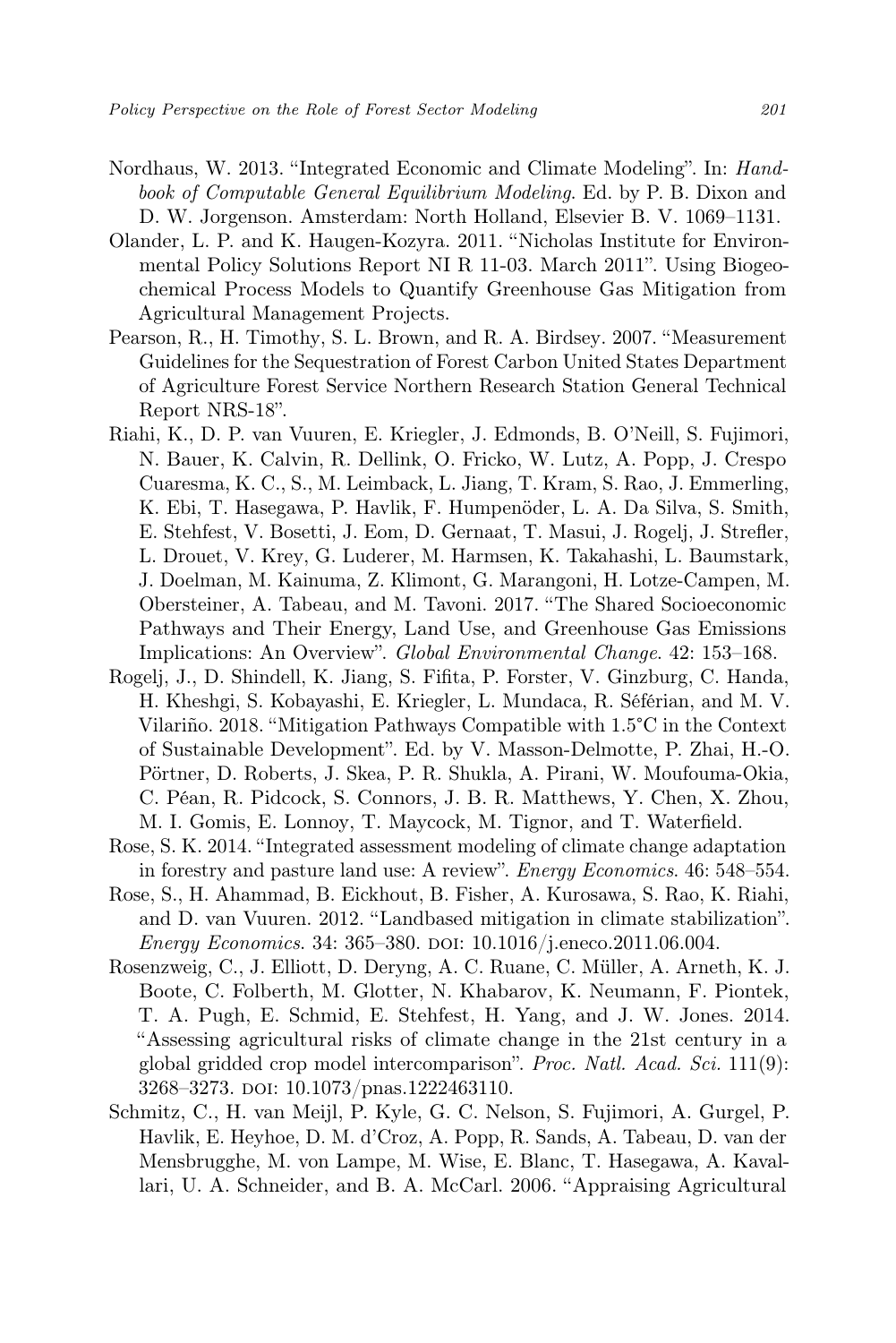Greenhouse Gas Mitigation Potentials: Effects of Alternative Assumptions". Agricultural Economics. 35: 277–287.

- Sjølie, H. K., G. S. Latta, E. Trømborg, T. F. Bolkesjø, and B. Solberg. 2015. "An assessment of forest sector modeling approaches: conceptual differences and quantitative comparison". Scandinavian Journal of Forest Research. doi: 10.1080/02827581.2014.999822.
- Smith, P., M. Bustamante, H. Ahammad, H. Clark, H. Dong, E. A. Elsiddig, H. Haberl, R. Harper, J. House, M. Jafari, O. Masera, C. Mbow, N. H. Ravindranath, C. W. Rice, C. Robledo Abad, A. Romanovskaya, F. Sperling, and F. Tubiello. 2014. "Agriculture, Forestry and Other Land Use (AFOLU)". In: Climate Change 2014: Mitigation of Climate Change. Contribution of-Working Group III to the Fifth Assessment Report of the Intergovernmental Panel on Climate Change. Ed. by O. Edenhofer, R. Pichs-Madruga, Y. Sokona, E. Farahani, S. Kadner, K. Seyboth, A. Adler, I. Baum, S. Brunner, P. Eickemeier, B. Kriemann, J. Savolainen, S. Schlömer, C. von Stechow, T. Zwickel, and J. C. Minx. Cambridge, United Kingdom and New York, NY, USA: Cambridge University Press.
- Sohngen, B. and R. Mendelsohn. 2003. "An optimal control model of forest carbon sequestration". Am. J. Agric. Econ. 85(2): 448–457.
- Sohngen, B. and R. Mendelsohn. 2007. "A sensitivity analysis of forest carbon sequestration". Human-induced climate change: an interdisciplinary assessment. Cambridge University Press, Cambridge, 227–237.
- Tian, X., B. Sohngen, J. S. Baker, S. B. Ohrel, and A. A. Fawcett. 2018. "Will U.S. forests continue to be a carbon sink?" Land Econ. 94(1): 97-113. URL: [https://doi.org/10.3368/le.94.1.97.](https://doi.org/10.3368/le.94.1.97)
- U.S. Department of Agriculture. 2015. "Building Blocks for Climate Smart Agriculture and Forestry". U.S. Department of Agriculture, Washington, DC.
- U.S. Department of Agriculture Forest Service. 2012. "Future of America's Forest and Rangelands: Forest Service 2010 Resources Planning Act Assessment". Gen. Tech. Rep. WO-87. Washington, DC. 198 p.
- U.S. Department of State. 2014. "U.S Climate Action Report 2014". First Biennial Report of the United States of America, Sixth National Communication of the United States of America Under the United Nations Framework Convention on Climate Change. Published by the U.S. Department of State.
- U.S. Department of State. 2016. "Second Biennial Report of the United States of America under the United Nations Framework Convention on Climate Change". URL: https://unfccc.int/files/national\_reports/biennial\_reports and iar/submitted %20biennial %20reports/application/pdf/2016 second biennial report of the united states .pdf.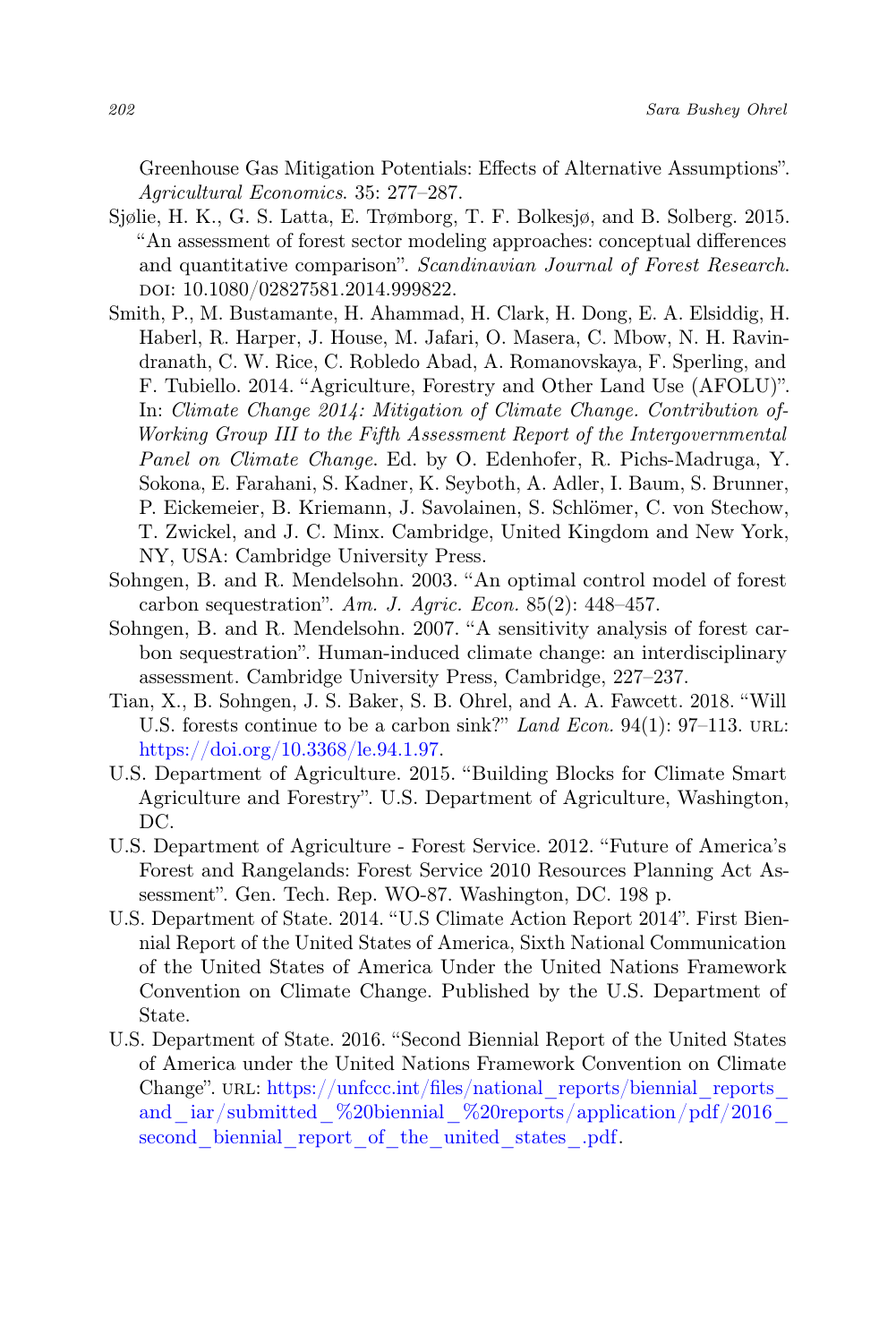- U.S. Environmental Protection Agency. 2005. "Greenhouse gas mitigation potential in U.S. forestry and agriculture (EPA-R-05–006)". Washington, DC: US Environmental Protection Agency, Office of Atmospheric Programs. url: [https://nepis.epa.gov/Exe/ZyPDF.cgi/P100GO8M.PDFDockey=](https://nepis.epa.gov/Exe/ZyPDF.cgi/P100GO8M.PDFDockey=P100GO8M.PDF) [P100GO8M.PDF.](https://nepis.epa.gov/Exe/ZyPDF.cgi/P100GO8M.PDFDockey=P100GO8M.PDF)
- U.S. Environmental Protection Agency. 2009. "Inventory of U.S. Greenhouse Gas Emissions and Sinks: 1990–2007".
- U.S. Environmental Protection Agency. 2013. "Global Mitigation of Non-CO2 Greenhouse Gases: 2010–2030".
- U.S. Environmental Protection Agency. 2014a. "Draft Framework for Assessing Biogenic  $CO<sub>2</sub>$  Emissions from Stationary Sources, Appendix E: Discussion of Leakage Literature".
- U.S. Environmental Protection Agency. 2014b. "Inventory of U.S. Greenhouse Gas Emissions and Sinks: 1990–2012".
- U.S. Environmental Protection Agency. 2019. "Inventory of U.S. Greenhouse Gas Emissions and Sinks: 1990–2017".
- U.S. Global Change Research Program. 2018. "Second State of the Carbon Cycle Report (SOCCR2): A Sustained Assessment Report". In: U.S. Global Change Research Program. Ed. by N. Cavallaro, G. Shrestha, R. Birdsey, M. A. Mayes, R. G. Najjar, S. C. Reed, P. Romero-Lankao, and Z. Zhu. Washington, DC, USA. 878. doi: https://doi.org/10.7930/SOCCR2.2018.
- United Nations Framework Convention on Climate Change. 2005. "Decisions adopted by the Conference of the Parties serving as the meeting of the Parties to the Kyoto Protocol". URL: [https://unfccc.int/resource/docs/](https://unfccc.int/resource/docs/2005/cmp1/eng/08a02.pdf) [2005/cmp1/eng/08a02.pdf.](https://unfccc.int/resource/docs/2005/cmp1/eng/08a02.pdf)
- United Nations Framework Convention on Climate Change. 2015. "Paris Agreement". URL: https://unfccc.int/process-and-meetings/the-paris[agreement/the-paris-agreement.](https://unfccc.int/process-and-meetings/the-paris-agreement/the-paris-agreement)
- Van Kooten, G. C. and B. Sohngen. 2007. "Economics of Forest Ecosystem Carbon Sinks: A Review". International Review of Environmental and Resource Economics. 1: 237–269.
- Van Winkle, C., J. S. Baker, D. Lapidus, S. Ohrel, J. Steller, G. Latta, and D. Birur. 2017. "US Forest Sector Greenhouse Mitigation Potential and Implication for Nationally Determined Contributions". RTI Press, Research Triangle Park, North Carolina (Occasional Paper No. OP-0033-1705, 24p).
- Wade, C. M., J. S. Baker, G. S. Latta, and S. B. Ohrel. 2019. "Evaluating Potential Sources of Aggregation Bias with a Structural Optimization Model of the U.S. Forest Sector". Journal of Forest Economics. 34(3–4): 337–366.
- Wear, D. N. and J. W. Coulston. 2015. "From sink to source: Regional Variation in US Forest Carbon Futures". Scientific Reports. 5. Article number: 16518.